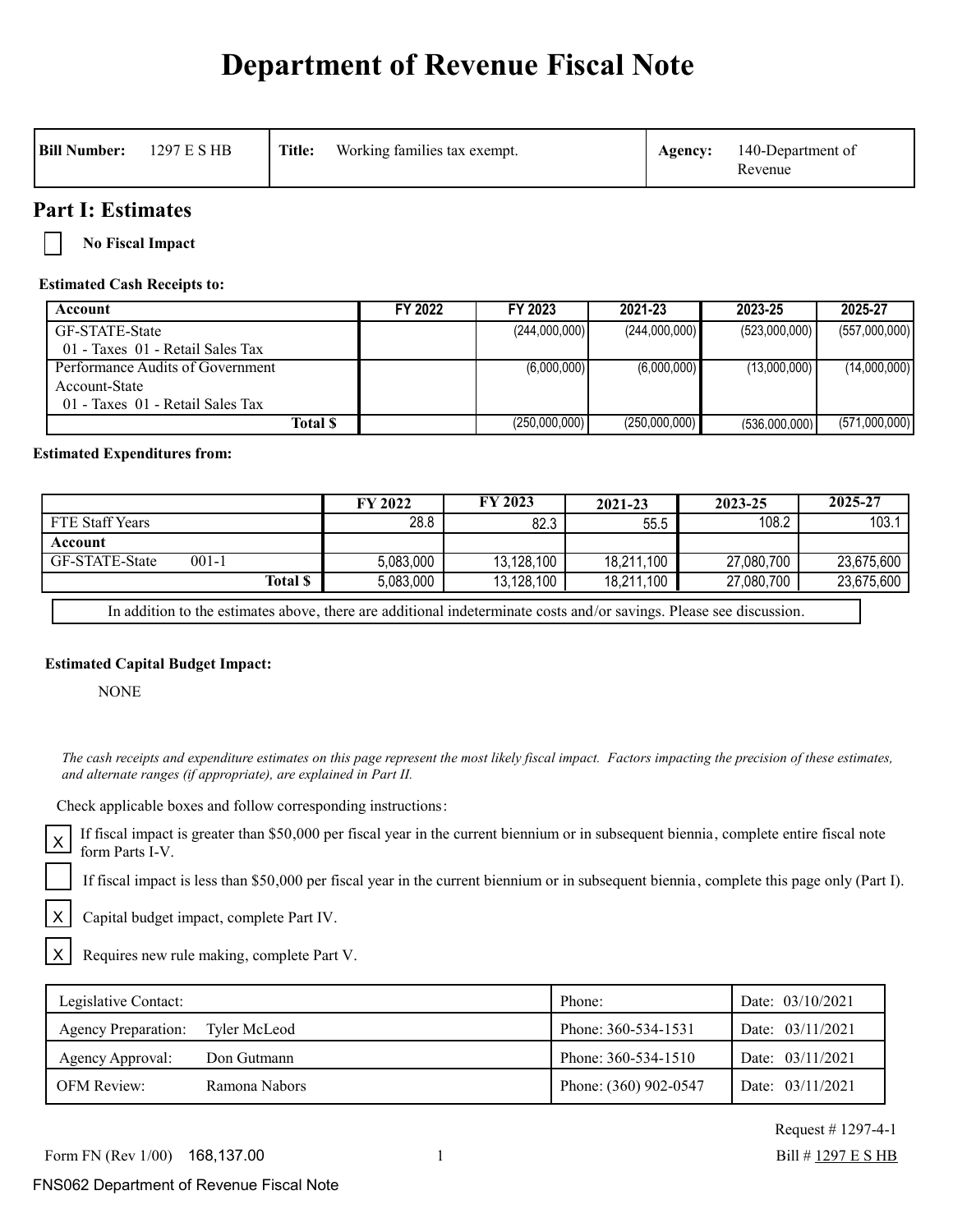## **Part II: Narrative Explanation**

#### **II. A - Brief Description Of What The Measure Does That Has Fiscal Impact**

 *Briefly describe, by section number, the significant provisions of the bill, and any related workload or policy assumptions, that have revenue or expenditure impact on the responding agency.*

Note: This fiscal note reflects language in ESHB 1297, 2021 Legislative Session.

#### COMPARISON OF SHB 1297 WITH ESHB 1297:

ESHB 1297 removes the following language:

For any fiscal period, the working families' tax exemption authorized under this section shall be approved by the legislature in the state omnibus appropriations act before persons may claim the exemption during the fiscal period.

#### CURRENT LAW:

The Working Families' Tax Exemption (exemption) is a state sales tax exemption in the form of a refund, equal to a percentage of the federal Earned Income Tax Credit (EITC).

To be eligible for a given tax year, a taxpayer must meet the following requirements:

- Qualified for and was later granted the EITC.
- Resided in Washington for more than 180 days.

- Paid the retail sales tax.

To be implemented, the exemption must be approved in the state operating budget. Taxpayers may apply to the Department of Revenue for a refund. For each year, the exemption amount is \$50 or 10 percent of the EITC, whichever is greater.

The exemption is subject to the tax administration provisions of Chapter 82.32 RCW.

#### PROPOSED:

Eligibility for the exemption is extended to individuals who would otherwise qualify for the EITC except for the fact that the individuals do not have social security numbers and used an individual tax identification number on their federal income tax return, or the individuals have a spouse or dependent without a social security number.

The calculation for the exemption is changed to include a maximum credit amount with a phase-out based on income and number of children.

Maximum exemption amounts are changed to the following:

- \$500 for eligible persons with no qualifying children.
- \$650 for eligible persons with one qualifying child.
- \$800 for eligible persons with two qualifying children.
- \$950 for eligible persons with three or more qualifying children.

If the refund for an eligible person, as calculated, is greater than one cent, but less than \$50, the refund amount is \$50.

The refund amounts above must be adjusted for inflation every year, beginning January 1, 2024, based on changes in the average consumer price index for the Seattle, Washington area for urban wage earners and clerical workers, all items, compiled by the Bureau of Labor Statistics, United States Department of Labor.

The exemption amounts referenced above are reduced, rounded to the nearest dollar, as follows:

- For eligible persons with no qualifying children, beginning at \$2,500 of income below the federal phase-out income for the prior year, by 18 percent per additional dollar of income until the minimum credit amount is reached.

- For eligible persons with one qualifying child, beginning at \$5,000 of income below the federal phase-out income for the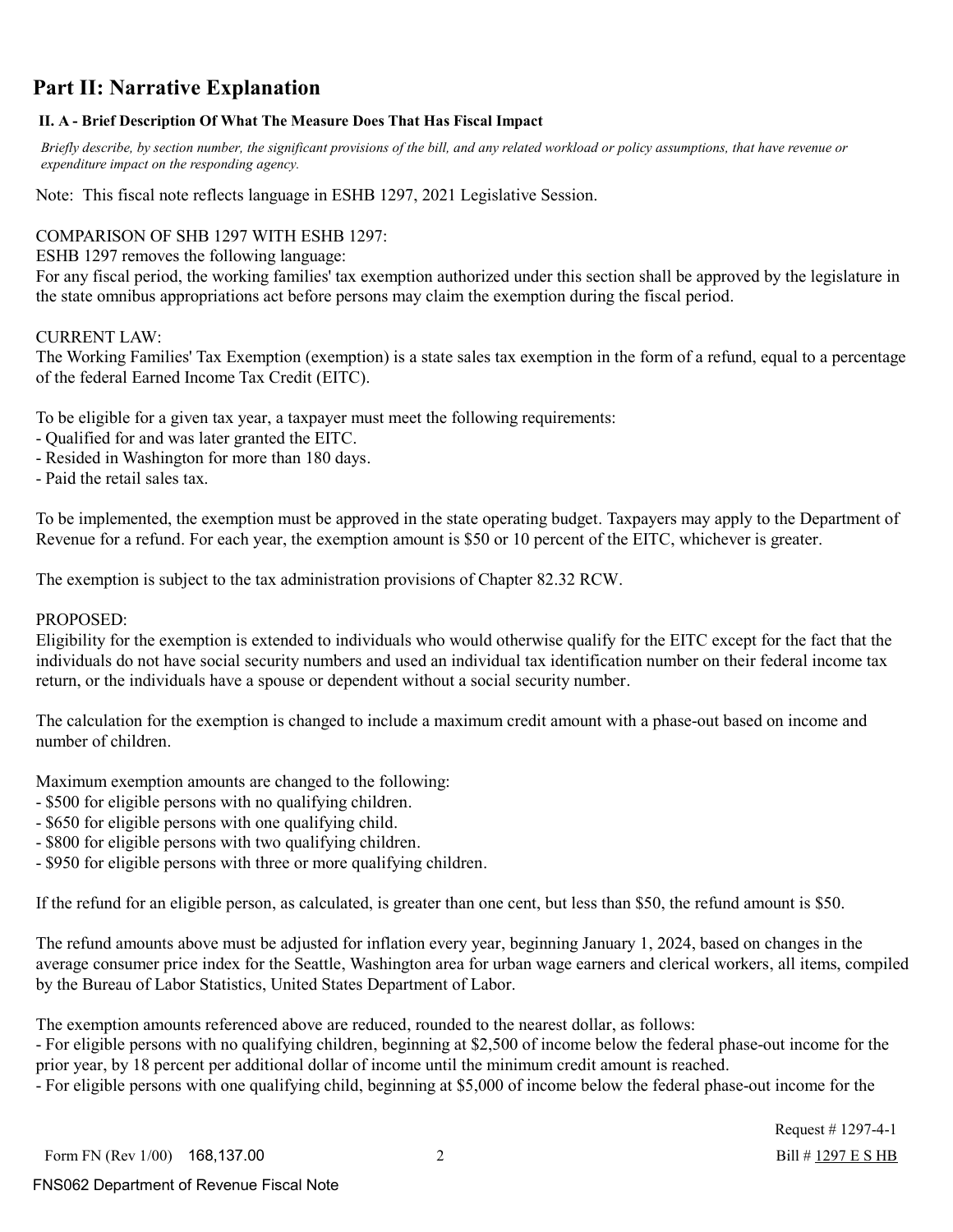prior federal tax year, by 12 percent per additional dollar of income until the minimum credit amount is reached. - For eligible persons with two qualifying children, beginning at \$5,000 of income below the federal phase-out income for the prior federal tax year, by 15 percent per additional dollar of income until the minimum credit amount is reached. - For eligible persons with three or more qualifying children, beginning at \$5,000 of income below the federal phase-out income for the prior federal tax year, by 18 percent per additional dollar of income until the minimum credit amount is reached.

The tax preferences in this legislation are not subject to the transparency and 10-year expiration date provisions of RCW 82.32.805 and 82.32.808.

#### EFFECTIVE DATE:

The bill takes effect 90 days after final adjournment of the session in which it is enacted.

#### **II. B - Cash receipts Impact**

 *Briefly describe and quantify the cash receipts impact of the legislation on the responding agency, identifying the cash receipts provisions by section number and when appropriate the detail of the revenue sources. Briefly describe the factual basis of the assumptions and the method by which the cash receipts impact is derived. Explain how workload assumptions translate into estimates. Distinguish between one time and ongoing functions.*

#### ASSUMPTIONS:

- The first eligible tax year is Calendar Year 2022, with payments being issued in Fiscal Year 2023.

- Payment amounts are being shown in the revenue section of this fiscal note to distinguish between those payout amounts and the cost for the Department of Revenue to implement this legislation.

- A "qualifying child" is a dependent who is:

18 or younger at the close of the tax year, or

23 or younger at the close of the tax year AND at least a half-time student.

- Seattle consumer price index was used to inflate refund amounts and chained consumer price index was used to project IRS phase-out thresholds.

- All taxpayers in the dataset used for analysis resided in Washington for more than 180 days during the tax year.

- Participation rates, Year 1 are:

Among EITC filers - 88 percent also participate in the Washington program.

Among ITIN filers who were "otherwise eligible" for EITC - 68 percent of those eligible participate.

- Participation rates, for subsequent years are:

Among EITC filers - 90 percent also participate in the Washington program.

Among ITIN filers who were "otherwise eligible" for EITC - 69 percent of those eligible participate.

#### DATA SOURCES:

- Internal Revenue Service (IRS): Individual income tax returns data, Federal Tax Year 2018, source for taxpayer eligibility information (Form 1040, W-2, 1098-T).

- Personal Income Forecast, November 2020, which provides forecasted growth rates for the EITC amount and the number of tax returns.

- Center for Budget and Policy Priorities (2019): "How Much Would a State Earned Income Tax Credit Cost in Fiscal Year 2020?"

- U.S. Bureau of Labor Statistics, chained consumer price index (CPI-Chained), all-urban, historical series.

#### REFUND PAYOUT ESTIMATES:

### TOTAL REFUND PAYOUT OF PROGRAM UNDER CURRENT LAW:

State Government (cash basis, \$000):

| FY 2022 - | <sup>S</sup><br>$\theta$ |  |
|-----------|--------------------------|--|
| FY 2023 - | (\$83,000)               |  |
| FY 2024 - | (\$86,000)               |  |
| FY 2025 - | (\$88,000)               |  |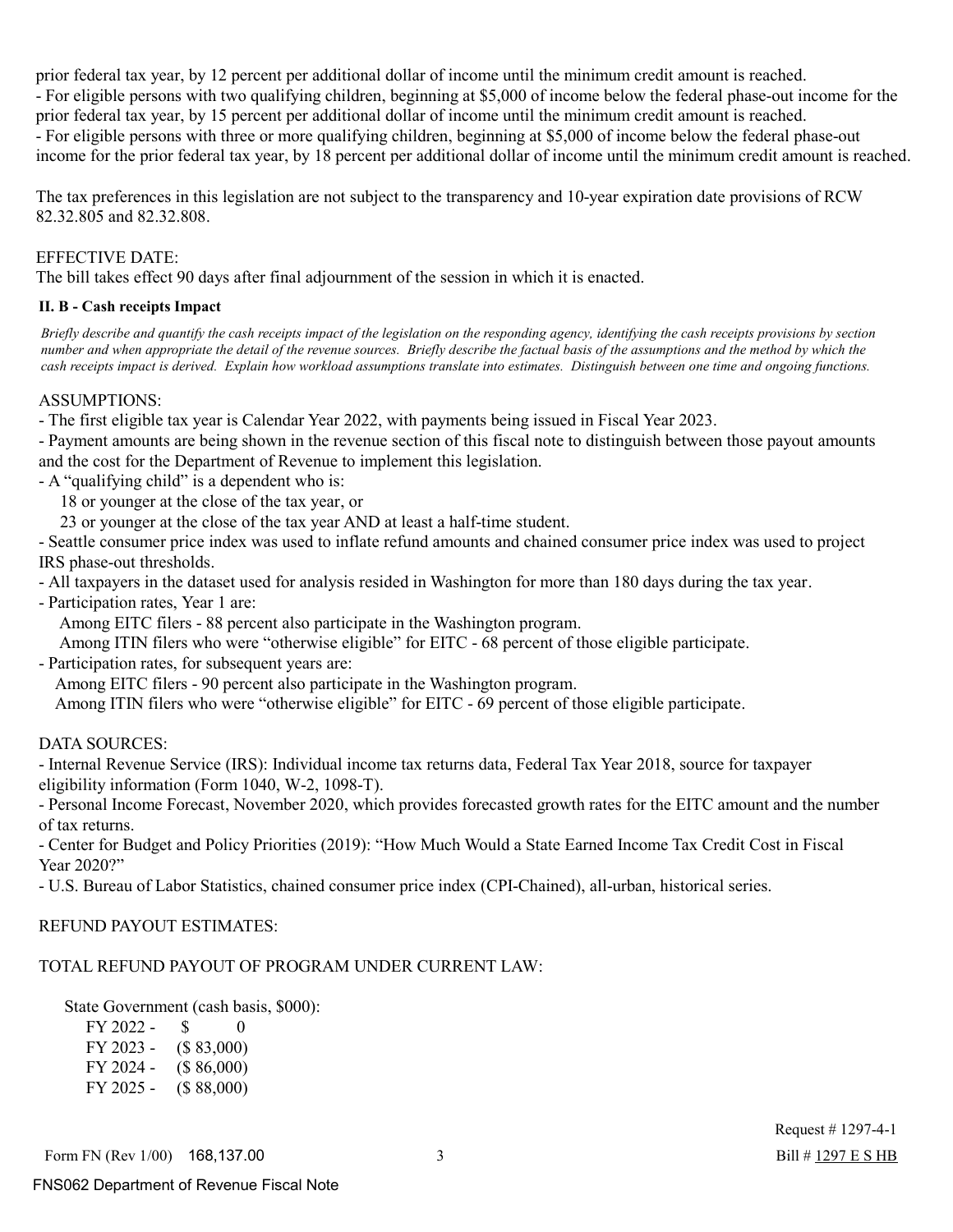FY 2026 - (\$ 89,000) FY 2027 - (\$ 91,000)

#### TOTAL REFUND PAYOUT OF PROGRAM AS EXPANDED IN THIS LEGISLATION:

State Government (cash basis, \$000):

| FY 2022 - | \$<br>$\Omega$ |
|-----------|----------------|
| FY 2023 - | (\$250,000)    |
| FY 2024 - | (\$263,000)    |
| FY 2025 - | (\$273,000)    |
| FY 2026 - | (\$281,000)    |
| FY 2027 - | (\$290,000)    |

#### TOTAL REFUND PAYOUT INCREASE FOR PROGRAM AS EXPANDED IN THIS LEGISLATION AS COMPARED TO CURRENT LAW:

State Government (cash basis, \$000):

| FY 2022 - | \$          | $_{0}$ |
|-----------|-------------|--------|
| FY 2023 - | (\$167,000) |        |
| FY 2024 - | (\$177,000) |        |
| FY 2025 - | (\$185,000) |        |
| FY 2026 - | (\$192,000) |        |
| FY 2027 - | (\$199,000) |        |

Local Government, if applicable (cash basis, \$000): None

#### **II. C - Expenditures**

 *Briefly describe the agency expenditures necessary to implement this legislation (or savings resulting from this legislation), identifying by section number the provisions of the legislation that result in the expenditures (or savings). Briefly describe the factual basis of the assumptions and the method by which the expenditure impact is derived. Explain how workload assumptions translate into cost estimates. Distinguish between one time and ongoing functions.*

ASSUMPTIONS:

- The Department of Revenue (Department) will administer the tax exemption.

- This proposal affects 420,000 taxpayers.

- Expenditures assume that applications will be accepted beginning April 2023, for sales and use taxes paid in 2022.

#### FIRST YEAR COSTS:

The Department will incur total costs of \$5,083,000 in Fiscal Year 2022. These costs include:

Labor Costs – Time and effort equates to 28.8 FTEs.

- Amend one administrative rule.
- Adopt one new administrative rule.
- Provide technical advice, interpretation and analysis for internal use during the implementation process.

 - Program, test and verify computer systems to accept and process exemption/refund applications for payment, including an internet-based application process, processing queues, tracking, imaging, and electronic funds transfers.

 - Identify publications, printed materials, web information and media advertising that needs to be created to publicize the tax exemption.

 - Organize an exemption group within the Department to administer the exemption, develop policies and procedures, and create a new call center for all exemption phone calls.

- Create printed materials, web information and media advertising.
- Design and develop forms and other materials to enable the processing of exemption applications.
- Answer telephone questions concerning the qualifications and application process for the exemption.

Request # 1297-4-1 Bill # 1297 E S HB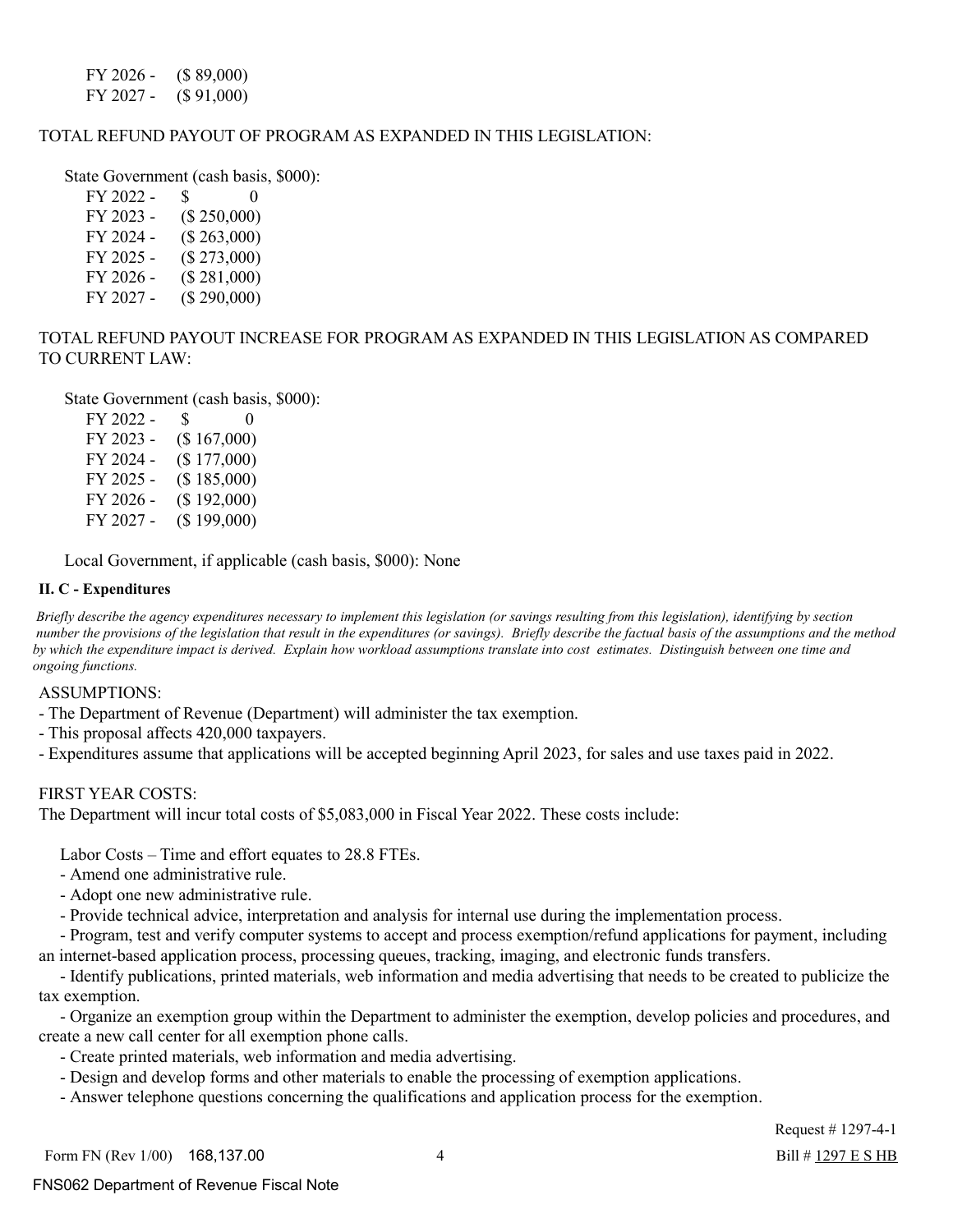- Respond to email and written correspondence.

Object Costs - \$1,511,200.

- Contract computer system programming.
- Translation services for various media uses.
- Print and mail exemption applications and other correspondence for those who cannot apply electronically.

#### SECOND YEAR COSTS:

The Department will incur total costs of \$13,128,100 in Fiscal Year 2023. These costs include:

Labor Costs – Time and effort equates to 82.3 FTEs.

- Provide technical advice, interpretation and analysis for internal use during the implementation process.
- Continuing computer system programming and testing.

 - Further development of the exemption group, including organization, policies and procedures and a new call center for all exemption phone calls.

- Further development of printed materials, web information and media advertising.
- Continued design and development of forms and other materials to enable the processing of exemption applications.
- Answer telephone questions concerning the qualifications and application process for the exemption.
- Respond to email and written correspondence.
- Develop training materials for those receiving and processing claims for exemption.

Object Costs - \$4,790,800.

- Contract computer system programming.
- Acquire additional server equipment.
- Acquire additional software licenses and computer support services.
- Acquire printers/scanners for field office kiosks.
- Brochures and other outreach materials for use in field offices.
- Print and mail exemption applications and other correspondence for those who cannot apply electronically.

#### THIRD YEAR COSTS:

The Department will incur total costs of \$15,177,800 in Fiscal Year 2024. These costs include:

Labor Costs - Time and effort equates to 112.8 FTEs.

- Provide technical advice, interpretation and analysis for internal use during the implementation process.
- Continued computer system programming and testing.
- Additional staff for system administration, service desk, network and telephony.
- Updating of web and printed informational materials.
- Answer telephone questions concerning the qualifications and application process for the exemption.
- Respond to email and written correspondence.
- Preparation and training of new staff to process and respond to exemption applications.
- Additional staff in the Department's field offices to provide assistance to applicants.
- Establish new accounts for all applications received.

 - Receive mail and paper correspondence, key-in application information, process paper documents for scanning, index data items and verify imaging.

 - Manually process certain applications, including verification of application claims, calculation of exemption and issuing refunds.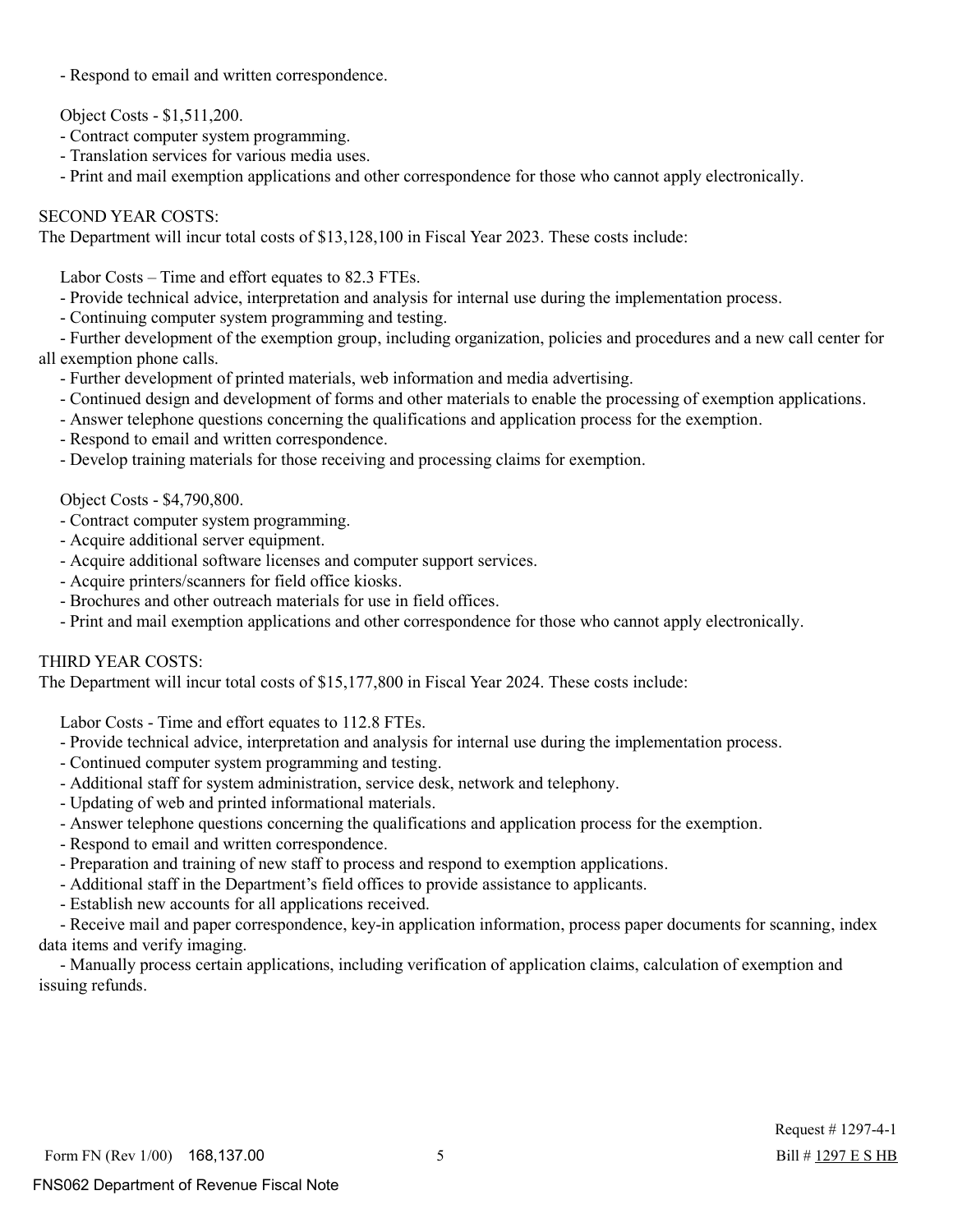- Review electronic applications, including verification of application claims and issue refunds.

 - Review reports, scrutinize data, and examine accounts, then make corrections as necessary. Correspond with taxpayers impacted by these account or application changes to resolve discrepancies.

- Issue billings where refunds were requested or granted in error.
- Resolve disputes concerning denied applications.
- Increase in payroll, human resource, and administrative functions to service new employees.
- Increased collection efforts to investigate, assess and resolve outstanding delinquencies.

 - Acquire access to 2022 federal tax information and, through automated and manual systems, receive and use this data to identify accounts for collection where refunds have been made in error.

Object Costs - \$4,370,400.

- Acquire an additional document scanner.
- Contract computer system programming.
- Acquire additional server equipment.
- Acquire additional agent seat licenses for the Telephone Information Center.
- Print and mail exemption applications and other correspondence for those who cannot apply electronically.
- Brochures and other outreach materials for use in field offices.
- Locate and research services for application verification.
- Services for issuing refund payments.
- Warrant filing fees and postage for collection of additional delinquent accounts.

#### FOURTH YEAR COSTS:

The Department will incur total costs of \$11,902,900 in Fiscal Year 2025. These costs include:

Labor Costs - Time and effort equates to 103.6 FTEs.

- Provide technical advice, interpretation and analysis for internal use.
- Ongoing computer system maintenance, programming and testing.
- Additional staff for system administration, service desk, network and telephony.
- Update web and printed informational materials.
- Update and revisions of forms and other materials to enable the processing of exemption claims.
- Answer telephone questions concerning the exemption.
- Respond to email and written correspondence.
- Additional staff in the Department's field offices to provide assistance to applicants.
- Establish new accounts for those who have not previously submitted an exemption application.
- Update and maintenance of account information for those who have previously submitted an exemption application.

 - Receive mail and paper correspondence, key-in application information, process paper documents for scanning, index data items and verify imaging.

 - Manually process certain applications, including verification of application claims, calculation of credit and issuing refunds.

- Review electronic applications including verification of application claims and issuing refunds.

 - Review reports, scrutinize data, and examine accounts, then make corrections as necessary. Correspond with taxpayers impacted by these account or application changes to resolve discrepancies.

- Issue billings where refunds were requested or granted in error.
- Resolve disputes concerning denied applications.
- Increased collection efforts to investigate, assess and resolve outstanding delinquencies.
- Increase in payroll, human resource, and administrative functions to service new employees.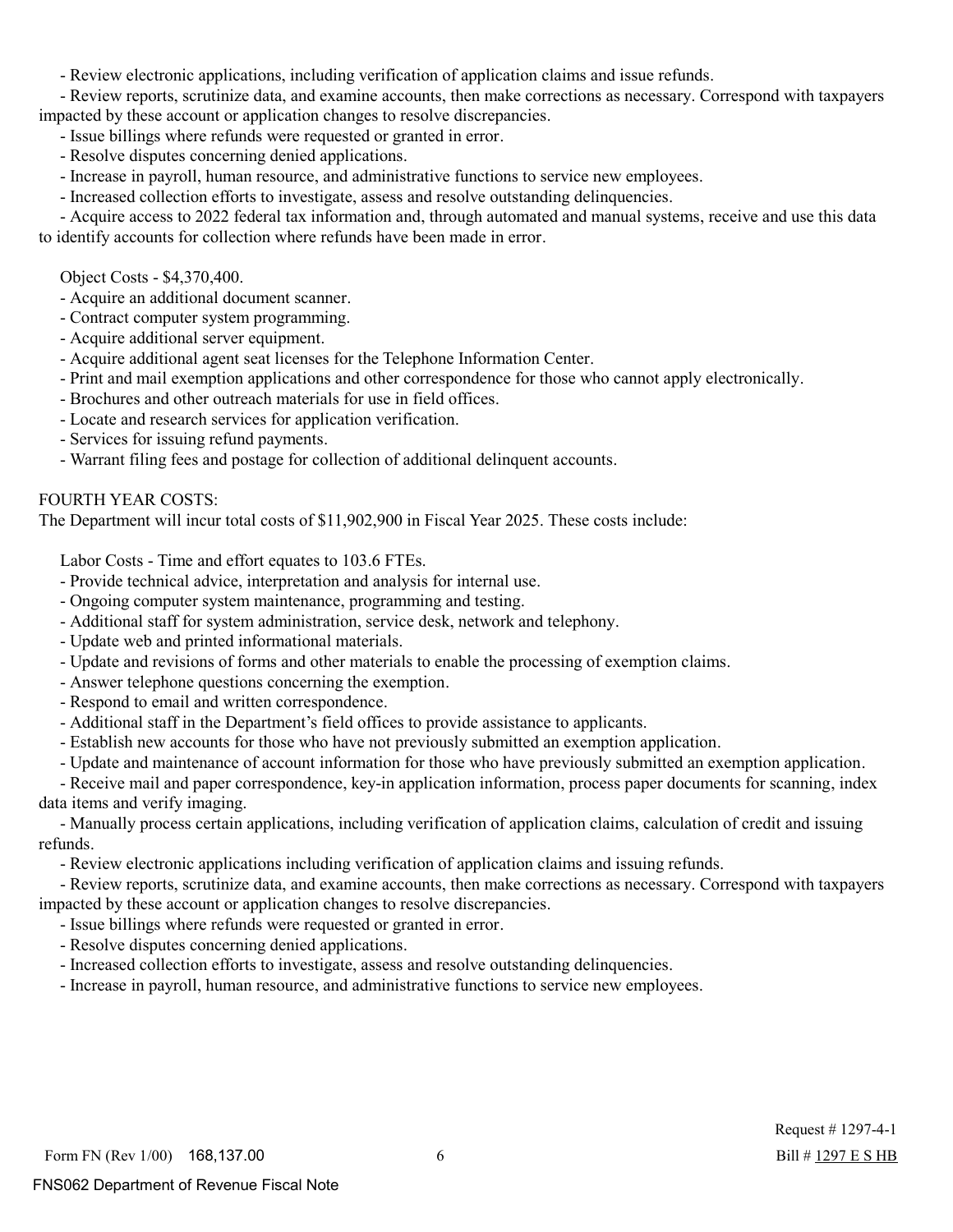Object Costs - \$2,401,000.

- Acquire additional server equipment.
- Acquire additional software licenses and computer support services.
- Print and mail exemption applications and other correspondence for those who cannot apply electronically.
- Brochures and other outreach materials for use in field offices.
- Locate and research services for application verification.
- Services for issuing refund payments.

#### ONGOING COSTS:

Ongoing costs for the 2025-27 Biennium equal \$23,675,600 and include similar activities described in the fourth year costs. Time and effort equates to 103.1 FTEs.

## **Part III: Expenditure Detail**

#### **III. A - Expenditures by Object Or Purpose**

|                                                                                                                     | FY 2022     | FY 2023      | 2021-23      | 2023-25      | 2025-27      |
|---------------------------------------------------------------------------------------------------------------------|-------------|--------------|--------------|--------------|--------------|
| <b>FTE Staff Years</b>                                                                                              | 28.8        | 82.3         | 55.5         | 108.2        | 103.1        |
| A-Salaries and Wages                                                                                                | 2,209,800   | 5,089,600    | 7,299,400    | 12,767,300   | 12,000,800   |
| <b>B-Employee Benefits</b>                                                                                          | 795,600     | 1,832,300    | 2,627,900    | 4,596,200    | 4,320,200    |
| C-Professional Service Contracts                                                                                    | 1,290,000   | 3,200,000    | 4,490,000    | 4,000,000    | 2,000,000    |
| E-Goods and Other Services                                                                                          | 585,900     | 1,867,100    | 2,453,000    | 4,990,000    | 4,839,600    |
| G-Travel                                                                                                            | 400         | 10,400       | 10.800       | 50,800       | 50,800       |
| J-Capital Outlays                                                                                                   | 201.300     | 1,128,700    | 1.330.000    | 676.400      | 464,200      |
| <b>Total \$</b>                                                                                                     | \$5,083,000 | \$13,128,100 | \$18,211,100 | \$27,080,700 | \$23,675,600 |
| In addition to the estimates above, there are additional indeterminate costs and/or savings. Please see discussion. |             |              |              |              |              |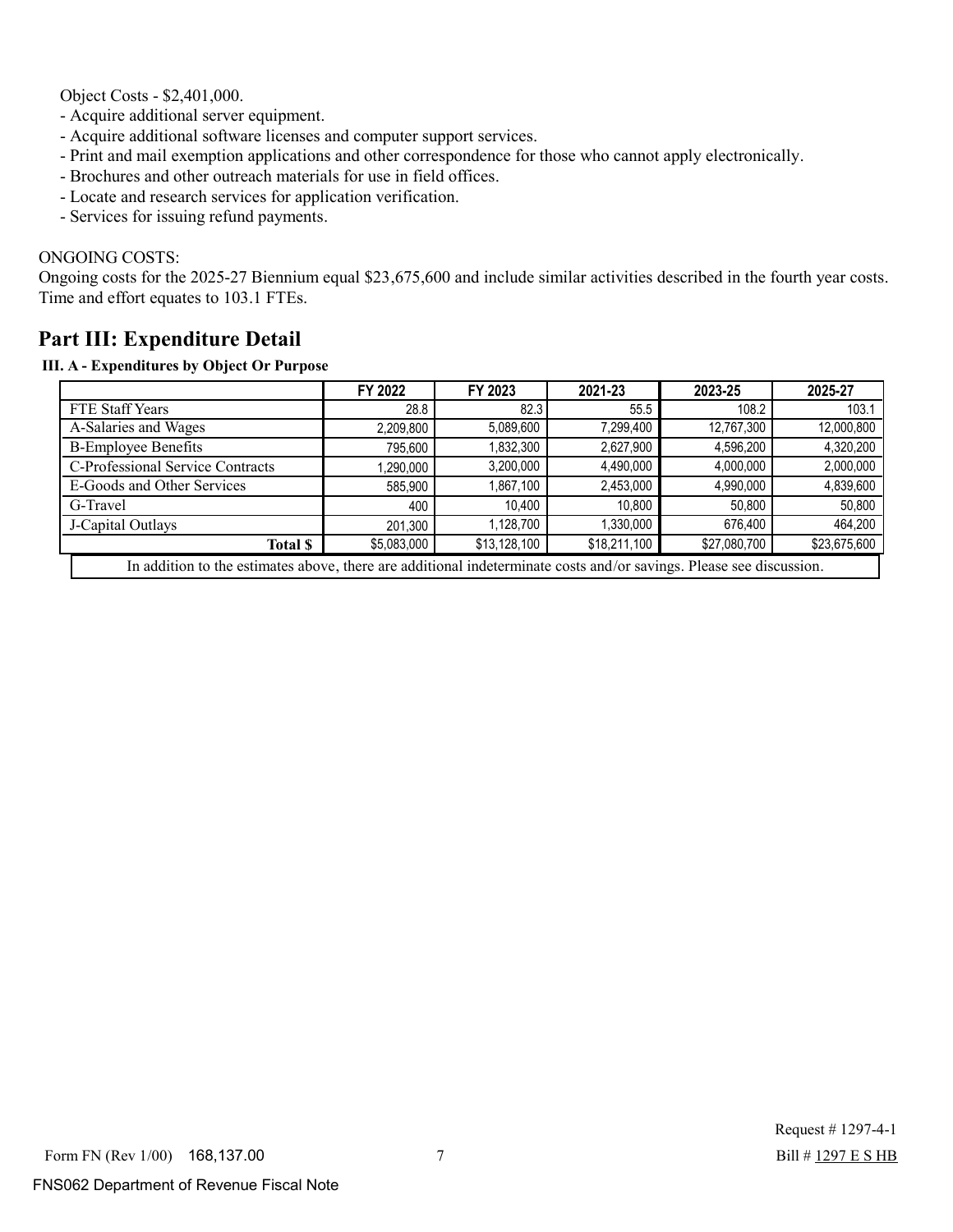| <b>Job Classification</b>     | <b>Salary</b> | FY 2022 | FY 2023 | 2021-23 | 2023-25          | 2025-27 |
|-------------------------------|---------------|---------|---------|---------|------------------|---------|
| <b>ADM ASST 3</b>             | 43,392        |         | 0.1     | 0.1     | 0.2              | 0.2     |
| <b>ADM ASST 5</b>             | 55,524        | 1.0     | 1.0     | 1.0     | 1.0              | 1.0     |
| <b>COMMUNICATIONS CNSLT 4</b> | 64,332        | 1.0     | 1.0     | 1.0     | 0.3              | 0.3     |
| <b>EMS BAND 3</b>             | 101,257       | 1.0     | 1.0     | 1.0     | 1.0              | 1.0     |
| <b>EMS BAND 4</b>             | 119,061       | 0.0     |         | 0.0     |                  |         |
| <b>EMS BAND 5</b>             | 139,090       | 0.0     |         | 0.0     |                  |         |
| <b>EXCISE TAX EX 1</b>        | 43,392        |         | 16.0    | 8.0     | 17.0             | 17.0    |
| <b>EXCISE TAX EX 2</b>        | 54,108        |         | 5.5     | 2.8     | 19.5             | 19.5    |
| EXCISE TAX EX 3               | 59,688        | 4.0     | 8.0     | 6.0     | 8.0              | 8.0     |
| <b>EXCISE TAX EX 4</b>        | 65,928        | 3.0     | 5.0     | 4.0     | 5.0              | 5.0     |
| FISCAL ANALYST 3              | 55,524        |         | 0.5     | 0.3     | 0.5              | 0.5     |
| FISCAL ANALYST 5              | 64,332        |         | 0.1     | 0.1     | 0.1              | 0.1     |
| <b>FORMS AND RECORDS</b>      | 45,504        |         | 1.0     | 0.5     | $1.0$            | 1.0     |
| <b>ANALYST2</b>               |               |         |         |         |                  |         |
| HUM RES CNSLT 4               | 69,264        |         | 1.0     | 0.5     | 1.0              | 1.0     |
| IT APP DEV-JOURNEY            | 85,644        | 1.5     | 3.0     | 2.3     | 3.0              | 3.0     |
| IT ARCH-SR/SPEC               | 104,100       | 0.5     | 1.0     | 0.8     | 0.5              |         |
| <b>IT B A-JOURNEY</b>         | 85,644        | 1.0     | 2.0     | 1.5     | 1.5              | 1.0     |
| <b>IT CUST SUP-ENTRY</b>      | 64,140        | 0.3     | 1.0     | 0.7     | 2.5              | 3.0     |
| IT NTWK & TEL-JOURNEY         | 85,644        | 0.3     | 2.0     | 1.2     | 1.4              | 0.8     |
| IT PROJ MGT-JOURNEY           | 89,916        | 1.0     | 1.0     | 1.0     | 0.5              |         |
| IT QA-JOURNEY                 | 85,644        | 1.0     | 2.0     | 1.5     | 1.5              | 1.0     |
| IT SECURITY-JOURNEY           | 85,644        | 1.0     | 1.0     | 1.0     | 1.0              | 1.0     |
| IT SYS ADM-JOURNEY            | 89,916        | 2.0     | 2.0     | 2.0     | 2.0              | 2.0     |
| MGMT ANALYST4                 | 70,956        | 3.9     | 4.8     | 4.4     | 3.4              | 2.7     |
| MGMT ANALYST5                 | 78,408        | 1.1     | 1.1     | 1.1     | 0.8              | 0.5     |
| OFF ASST 3                    | 37,728        |         | 2.0     | 1.0     | 2.0              | 2.0     |
| <b>RECORDS MGMT SUPV</b>      | 67,560        | 0.5     | 0.1     | 0.3     | $\overline{0.1}$ | 0.1     |
| <b>REVENUE AGENT 2</b>        | 55,524        |         |         |         | 13.4             | 13.4    |
| <b>REVENUE AGENT 3</b>        | 61,224        |         |         |         | 2.0              | 2.0     |
| TAX INFO SPEC 1               | 43,392        |         | 12.0    | 6.0     | 11.8             | 10.5    |
| TAX INFO SPEC 4               | 64,332        | 0.5     | 1.5     | 1.0     | 1.0              | 0.5     |
| TAX POLICY SP 2               | 72,756        | 0.0     | 0.1     | 0.1     | 0.1              | 0.1     |
| TAX POLICY SP 3               | 82,344        | 1.7     | 2.0     | 1.8     | 1.9              | 1.6     |
| TAX POLICY SP 4               | 88,644        | 0.3     | 0.4     | 0.4     | 0.4              | 0.3     |
| <b>WMS BAND 2</b>             | 89,018        | 1.1     | 2.1     | 1.6     | 2.0              | 2.0     |
| <b>WMS BAND 3</b>             | 101,257       | 1.0     | 1.0     | 1.0     | 1.0              | 1.0     |
| <b>Total FTEs</b>             |               | 28.8    | 82.3    | 55.6    | 108.2            | 103.1   |

| III. B - Detail: List FTEs by classification and corresponding annual compensation. Totals need to agree with total FTEs in Part I |  |
|------------------------------------------------------------------------------------------------------------------------------------|--|
| and Part IIIA                                                                                                                      |  |

#### **III. C - Expenditures By Program (optional)**

NONE

## **Part IV: Capital Budget Impact**

## **IV. A - Capital Budget Expenditures**

NONE